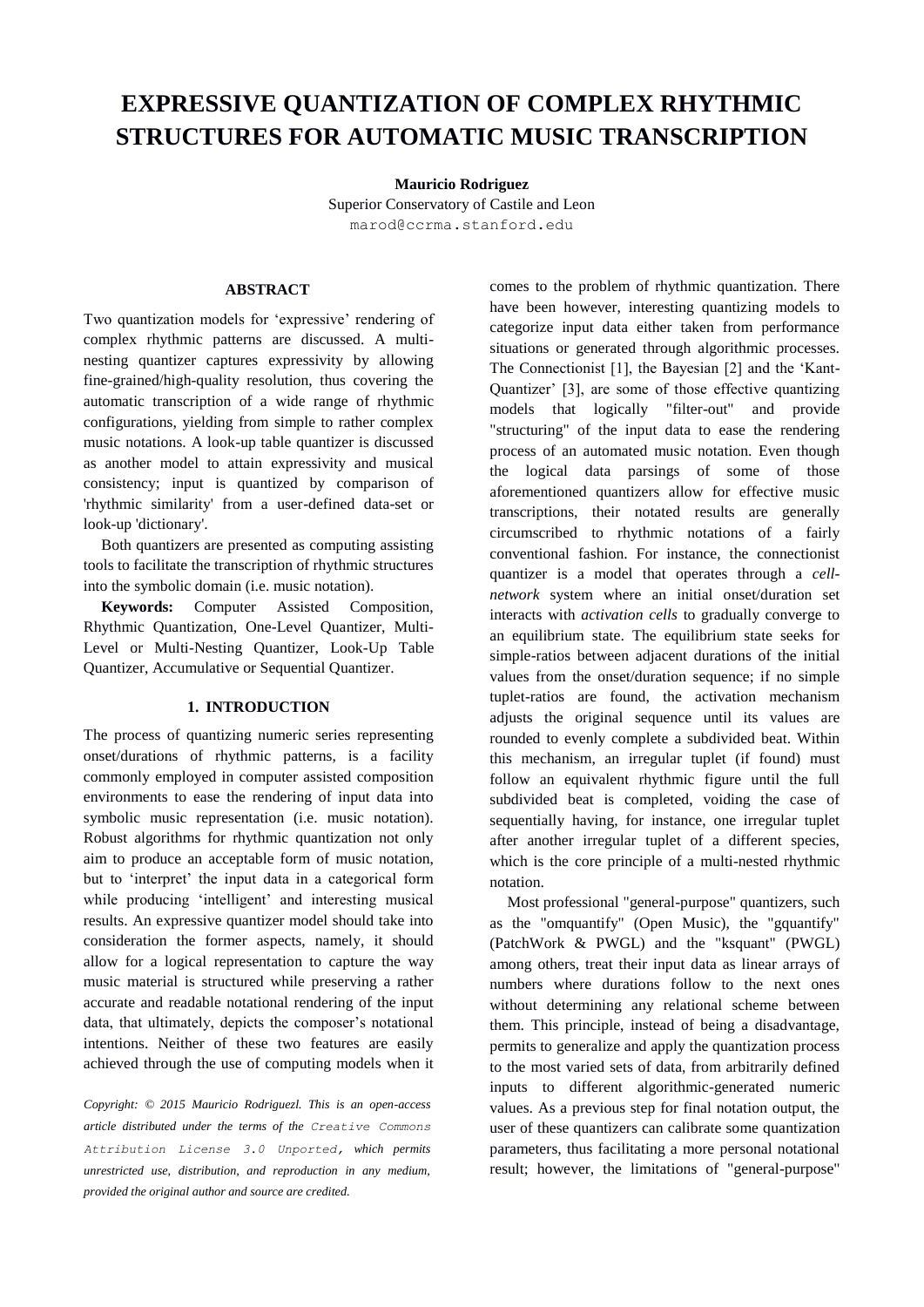quantizers lacking the supervising of "logical/intelligent" algorithms or user input inspection, are evident when, for instance, trying to quantize a simple rhythmic pattern of a *ritardando* figure, whose notational result would be most likely quantized with lots of tied irregular tuplets, without this resulting quantization necessarily showing the simple gesture-figure of a deceleration.

A general-purpose multi-nesting quantizer would not necessarily overcome the limitations shared by previous "non-logical" quantizers, however, it is claimed that a refined level of musical expressivity is achieved when the problem of quantization is generalized to capture and render complex rhythmic structures such as those present in multi-nested (fine-grained) rhythmic patterns.

## **2. XA-LAN MULTI-LEVEL QUANTIZER**

*Xa-Lan* is a LISP-based software to generate expressive music scores based on graphic transformations that control the different symbolic/notational elements of a music score [4]. Xa-Lan relies on three modules (or engines) to produce output. The third of these modules is a multi-level or multi-nesting quantizer that allows to transcribe the onsets and durations of rhythmic patterns into accurate, complex, and expressive rhythmic notations.

The multi-nesting quantizer is a recursive adaptation of a simple one-level quantizer [5]. The algorithm of the one-level quantizer compares equal subdivisions of a given temporal segment to the original onset-duration sequence, searching for minimal-error differences. Since larger number of subdivisions reduce errordifference values, the minimal-error curve is compared to an ideal fitting curve whose maximum difference is chosen as the earliest optimal quantization (Figure 1).

The multi-level quantizer in Xa-Lan recursively applies the former quantizing process to different portions of a temporal segment, from the measure level to the beat and the beat subdivision levels, therefore, yielding nested rhythmic figures when necessary. The Xa-Lan multi-nesting quantizer is unique in its functionality. No other quantizer available in common computer-assisted composition environments, such as PatchWork, OpenMusic, Symbolic Composer, or PWGL (to name some), can render automated nested rhythmic figures to allow a rather refined quantizing resolution. The Xa-Lan quantizer can also be aligned to any user-defined metrics-grid that works as a "structural container" of the quantization. The maximum subdivision for irregular tuplets at any nesting level, can

also be arbitrarily set by the user, allowing for different notational resolutions of the same input.

Initial Sequence: Random set of 10 events (9 durations):



Deviation errors based on equal subdivisions of the total duration:



17 equally spaced events (16 subdivisions) and rendering into standard musical notation:



**Figure 1**. One-Level Quantizer.

To dynamically interact with the facilities of the multi-level quantizer, Xa-Lan uses the "Expressive Notation Package" (ENP) from the visual language of PWGL [6] for final display (Figure 2).



**Figure 2**. Multi-Level Quantizer interface on ENP.

To observe some of the possible results that can be obtained by this mutli-nesting quantizer, consider the following duration sequence: 0.16 0.3 0.25 0.040000007 0.58000005 0.37 0.45000005 0.29999995 0.17499995. This array of numbers will be quantized using the following arbitrary metric container: 1/4, 3/8, and 1/32. The maximum number of subdivisions per nesting level is also arbitrarily set to 12 (Figure 3):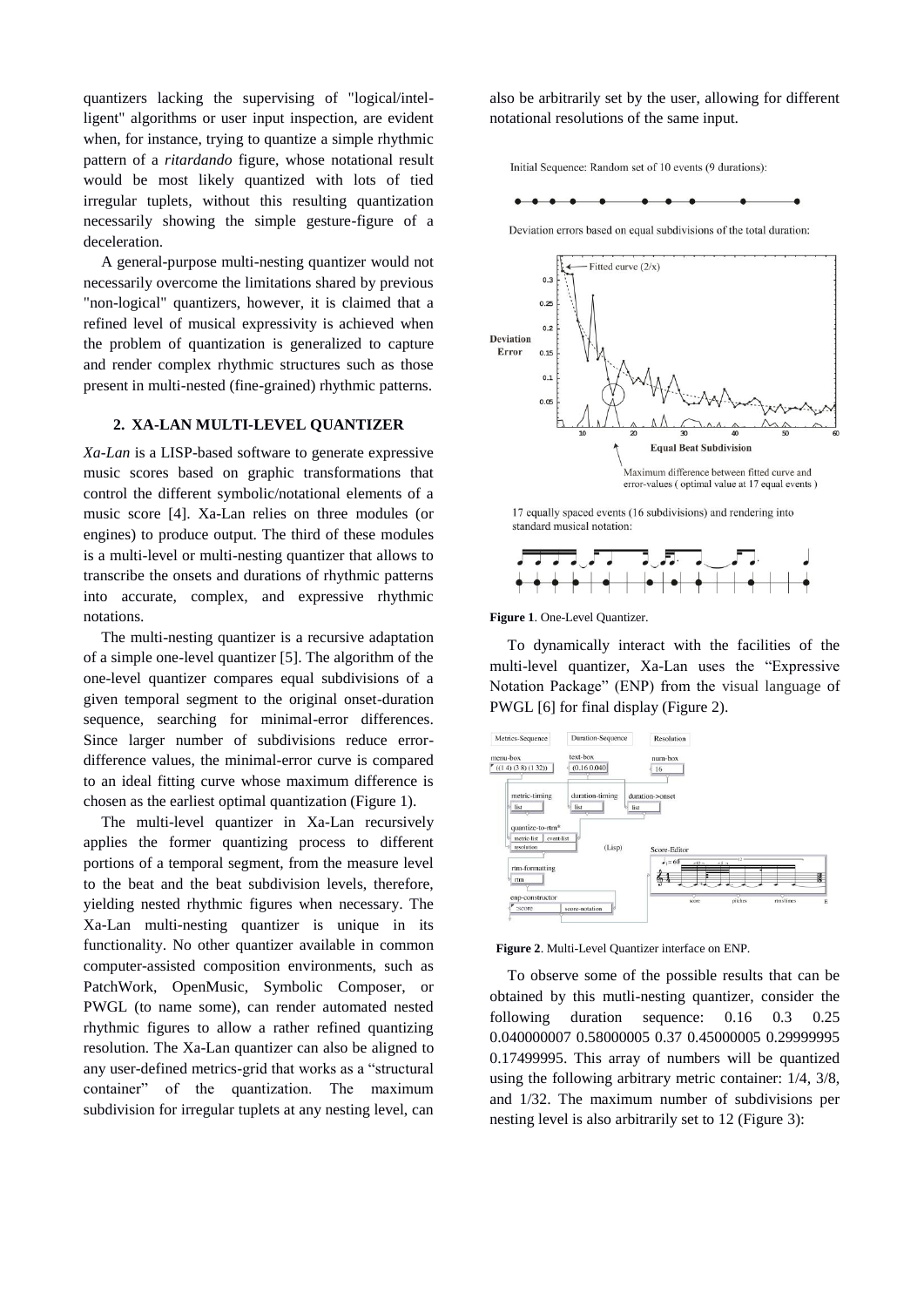

**Figure 3**. Multi-Level Quantization I.

In the following figure, the resolution subdivision is downsampled by half (to 6) of the previous quantization (Figure 4) :



**Figure 4**. Multi-Level Quantization II.

Lastly, the same array of durations are quantized with a different metric container (6/32, 1/4, and 7/32) and the maximum number of subdivisions per nesting level is 12 again (Figure 5) :



**Figure 5**. Multi-Level Quantization III.

#### **3. LOOK-UP TABLE QUANTIZER**

Another quantization model that attempts to capture complex rhythmic structures and render them into a meaningful and expressive musical context, is through the use of a look-up table quantizer. In a look-up quantizer, a 'dictionary' with predefined rhythmicpatterns uses each of its entries as place-holders where input onset/durations sequences are sieved-on, choosing the place-holders or "rhythmic grids" with minimal error-difference as the best quantized approximations. The real advantage of a look-up table quantizer is that the user can define a unique and precise dictionary of rhythmic configurations from where quantization takes place, ensuring an idiomatic behavior that easily conforms to a compositional system of temporal organization.

The internal workings of the look-up quantizer are similar to the ones of the multi-level quantizer, except that the searching space to compare and get the optimal error- difference is manually introduced by the user, instead of being algorithmically generated. Once the user includes a new "rhythmic word" in the dictionary, by using a symbolic "rhythmic-tree" representation, the first task for the look-up algorithm is to convert any "word" into its equivalent timing equivalent (e.g. (1 (1 1 (2 (1 1 1))) is equivalent to 0.25, 0.25, 0.5/3, 0.5/3 and 0.5/3 seconds, assuming a quarter-note

is equal to one second). From there, the comparison of the original time-input sequence with the timeconverted "words" is straight. The next step is to do the proper rhythmic configuration groupings of the "word" that is chosen as optimal quantization. If for instance, the original time input is 0.25, 0.58 and 0.17 seconds, the place-holder word of  $(1 (1 1 (2 (1 1 1)))$  would be output as  $(1 (1 1 (2 (2.0 1)))$ , being this result the best quantization among the given words of that dictionary.

The idea of a user-predefined rhythmic dictionary might appear burdensome at first, but this quantizing model is essentially as effective as any other general purpose quantizer, with the invaluable advantage of rendering rhythmic results that fully conform to a precise selection of rhythmic configurations that are previously input by its users, and therefore, the expressivity of the resulting transcriptions completely accommodate to the idiomatic and aesthetic needs of composers.

| (defvar *rhythm-reservoir*      |                                |
|---------------------------------|--------------------------------|
| '(                              | (1(5(11))11)                   |
| (1)                             | (1(5(111))11)                  |
| (11)                            | (1 (5 (1 1 1 1)) 1 1)          |
| (111)                           | (11(5(11))1)                   |
| (1111)                          | (11(5(111))1)                  |
| (11111)                         | (11(5(1111))1)                 |
| (111111)                        | ((3 (1 1)) (5 (1 1)))          |
| (111111)                        | ((3 (1 1)) (5 (1 1 1)))        |
| $(1\;1\;1\;1\;1\;1\;1)$         | ((3 (1 1)) (5 (1 1 1 1)))      |
| (1 (7 (1 1)))                   | ((5 (1 1)) (3 (1 1)))          |
| (1 (7 (1 1 1)))                 | ((5 (1 1 1)) (3 (1 1)))        |
| (1 (7 (1 1 1 1)))               | ((5 (1 1 1 1)) (3 (1 1)))      |
| (1 (7 (1 1 1 1 1)))             | (11(4(111))11)                 |
| (1 (7 (1 1 1 1 1 1)))           | (1 1 (3 (1 1)) (3 (1 1)))      |
| ((7(11))1)                      | ((3 (1 1)) (3 (1 1)) 1 1)      |
| ((7(111))1)                     | ((3 (1 1)) 1 1 (3 (1 1)))      |
| ((7(1111))1)                    | $(1\ 1\ 1\ (3\ (1\ 1))\ 1\ 1)$ |
| ((7(11111))1)                   | (11(3(11))111)                 |
| ((7(111111))1)                  | (1 (3 (1 1)) 1 1 1 1)          |
| (1(6(1111))1)                   | $(1\ 1\ 1\ 1\ (3\ (1\ 1))\ 1)$ |
| (11(6(1111)))                   | (1 (3 (1 1)) (4 (1 1 1)))      |
| ((6 (1 1 1 1)) 1 1)             | ((4 (1 1 1)) (3 (1 1)) 1)      |
| (1(6(11111))1)                  | (1(4(111))111)                 |
| (11(6(11111)))                  | (111(4(111))1)                 |
| $((6(1\ 1\ 1\ 1\ 1))\ 1\ 1)$    | (1 (4 (1 1 1)) (3 (1 1)))      |
| $(1\ 1\ 1\ (5\ (1\ 1)))$        | ((3 (1 1)) (4 (1 1 1)) 1)      |
| $(1\ 1\ 1\ (5\ (1\ 1\ 1)))$     | ((3 (1 1)) 1 (4 (1 1 1)))      |
| $(1\ 1\ 1\ (5\ (1\ 1\ 1\ 1))))$ | ((4 (1 1 1)) 1 (3 (1 1)))      |
| ((5(11))111)                    | ((4(111))1111)                 |
| ((5 (1 1 1)) 1 1 1)             | $(1\ 1\ 1\ 1\ (4\ (1\ 1\ 1)))$ |
| ((5(1111))111)                  | )                              |
|                                 |                                |

**Table 1**. User-defined 'rhythmic-grid' dictionary

When working with the look-up table quantizer, it is important to keep in mind that varied and fine-grained quantizations can only take place if there is a comprehensively large data-set of place-holder rhythmic words in the dictionary, otherwise one or several input values in some cases could not be quantized, in which case, the output of the algorithm will indicate the number of non-quantized events. An interesting compositional strategy to use this quantizer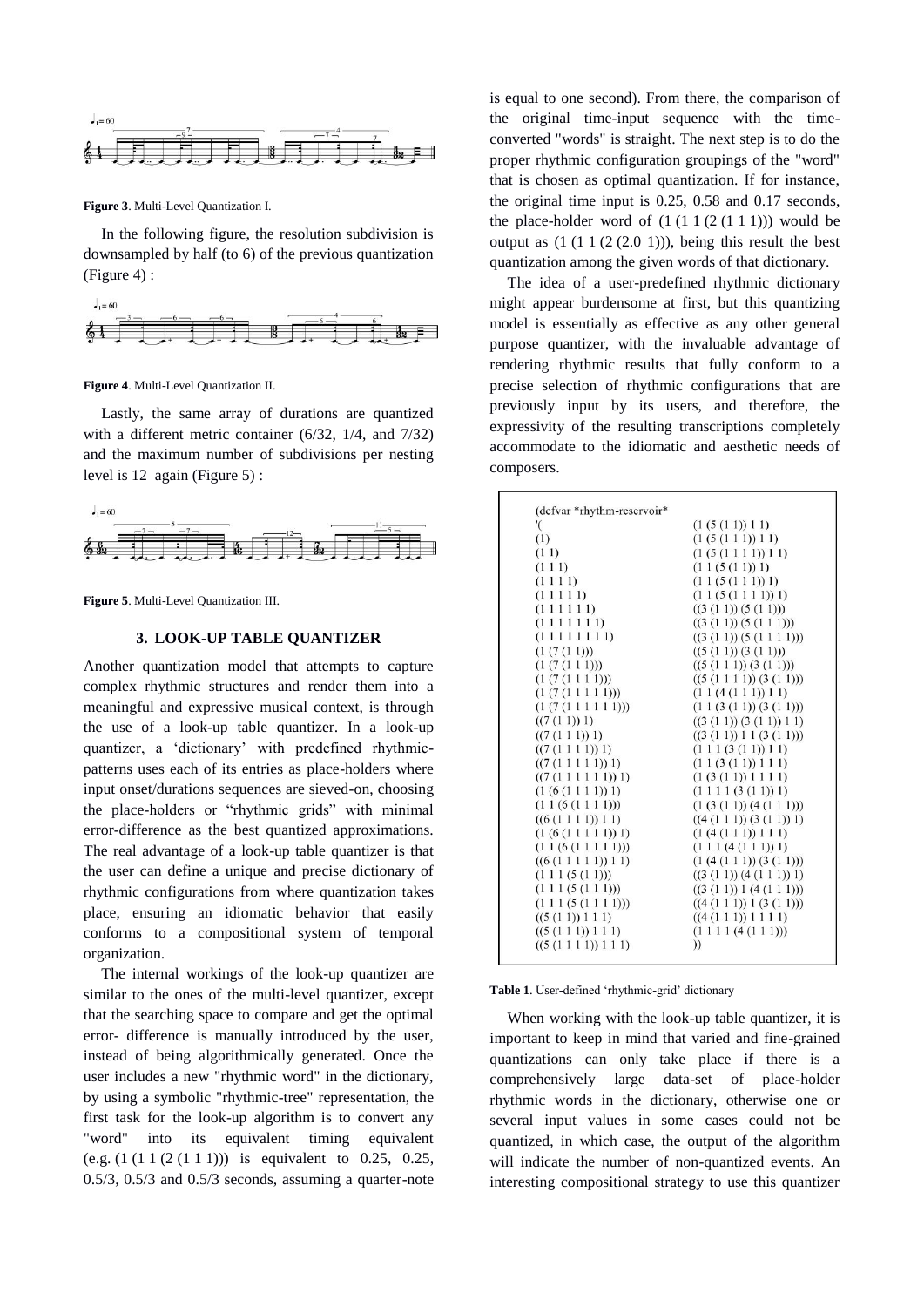can be forcing the quantization process to a limited set of dictionary-words, and by gradually changing, or rather expanding the searching space where quantization takes place, different resolutions of the quantization would show the kind of transcriptions that fit more naturally to the original input data. To facilitate this compositional methodology, there is an additional routine in this quantizer to compare and sort the deviation-error similarity (in an ascending to descending order) of one chosen word in relation to all the other words of the dictionary. Additionally, the similarity comparison among words can be truncated to show only the ones that present the same "rhythmic

profile" from a reference word being compared; for example, the rhythmic tree  $(1 (3 1 2))$  could be output as similar to  $(1 (4 1 3))$  since both share the same "rhythmic profile", meaning that the first duration of the group is larger than the second, and the second being shorter than the third. The following figures show the similarity rankings from the rhythmic tree  $(1 (2 1 1 4))$ , which is indeed a grouped version of the simple rhythmic tree  $(1 (1 1 1 1 1 1 1 1))$ ; first, similarity is presented regardless rhythmic profile (Figure 6), and then truncated to show words with equivalent profiles (Figure 7). The results of these comparisons are based on the following searching-space dictionary:



**Figure 7**. Rhythmic similarity with equal 'profile'.

### **Further implementations**

In order to make more flexible and expressive the quantized results of the look-up table quantizer, a changing metrics-grid that would serve as a variable structural container, could enhance the quantization results as it happens with the metric flexibility already implemented on the multi-nesting quantizer. Another interesting feature to implement could be the automatic or algorithmic generation of additional dictionarywords or "rhythmic grids", based on the analysis of rhythmic similarities equivalent to those manually defined. Lastly, an additional feature to consider in any real expressive quantizer, is the possibility to render

exceptional notation cases, as it happens when "incomplete" subdivisions of the beat are sequentially linked or concatenated, without necessarily rounding with the reminders of the previous tuplet subdivisions. The results of such an "accumulative" or "sequential quantizer" would reduce the compromising filtering of the input data that occurs during the output of a general-purpose quantizer.

## **4. CONCLUSIONS**

Automatizing the rendering of an *expressive* rhythmic notation is a task that demands, on the one hand, a logical structuring or shaping of the input data to